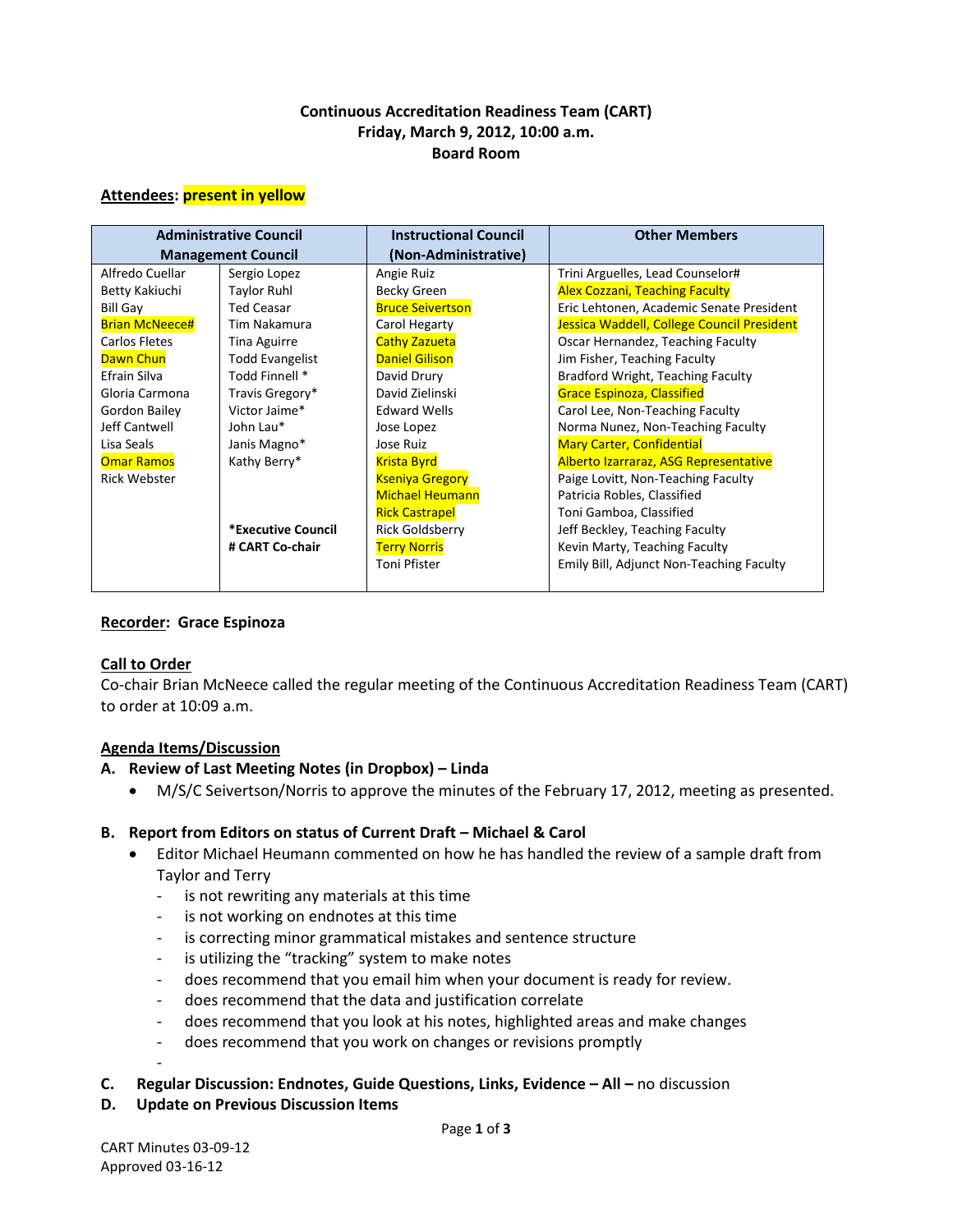- **1. Updating new web pages with relevant committee and division/department minutes or other materials** 
	- Co-chair Brian McNeece
		- stated that Omar provided training to Silvia Murray, Elvia Camillo, Grace Espinoza, Sara Hernandez, Maria Sell, and Brian McNeece on uploading files to the new website.
		- recommends that support staff be encouraged to have an active role in updating their department websites.
		- stated that the new website has specific file folders. Uploaded files must follow the current naming conventions
	- Bruce Seivertson thanked Omar for his expertise and involvement in this project.

# **2. Repository for General Evidence, SLO/SAO – Linda, Brian, Omar**

# • **Co-chair Brian McNeece**

- informed members of the creation of a secure website by Omar Ramos
- recommends that team leads and support staff receive training prior to uploading files
- stated that Linda Amidon recommends that **all** documents relevant to the accreditation be centralized in the new website.

## • **Webmaster Omar Ramos**

- has created a new accreditation website: accreditation.imperial.edu
- disseminated the instructions: "Centralized Public CART File Repository"
- gave a brief training on uploading documents to the repository
	- o Installation of an FTP tool is required
	- o A folder will be created for each standard
	- o Website is available both on or off campus
	- o Recommended precaution when working with files. Do not delete another person's file.

# **3. PLO to Academic Programs' websites**

- Co-chair Brian McNeece (on behalf of Toni Pfister)
	- reminded members that PLOs should be on every program website prior to the Accreditation Team visit
	- confirmed that by 2013-2014, PLOs will be added to the IVC General Catalog
	- is currently working with IT to design a Sharepoint Repository for Cycle Assessments

# **4. Progress on Cycle Assessments**

- Co-chair Brian McNeece (on behalf of Toni Pfister)
	- confirmed that migration of the SLO Committee Website has been completed. As reports are done, they will be uploaded to the websites.
	- confirmed that all submitted Cycle Assessments for 2010-2011 have been checked in
	- gave May 2011-2012 as the target date to provide deans and chairs with a list of Cycle Assessments that have been submitted.
	- plans to collect data and submit 100% of Cycle Assessments by the  $5<sup>th</sup>$  week of Fall 2012

# **5. Building standards into mission statements for each committee**

# • **Co-Chair Brian McNeece**

- requests that committees review their mission statements as they relate to an accreditation standard and integrate it to their agenda at each meeting
- plans to send summaries of CART committee progress to the campus community